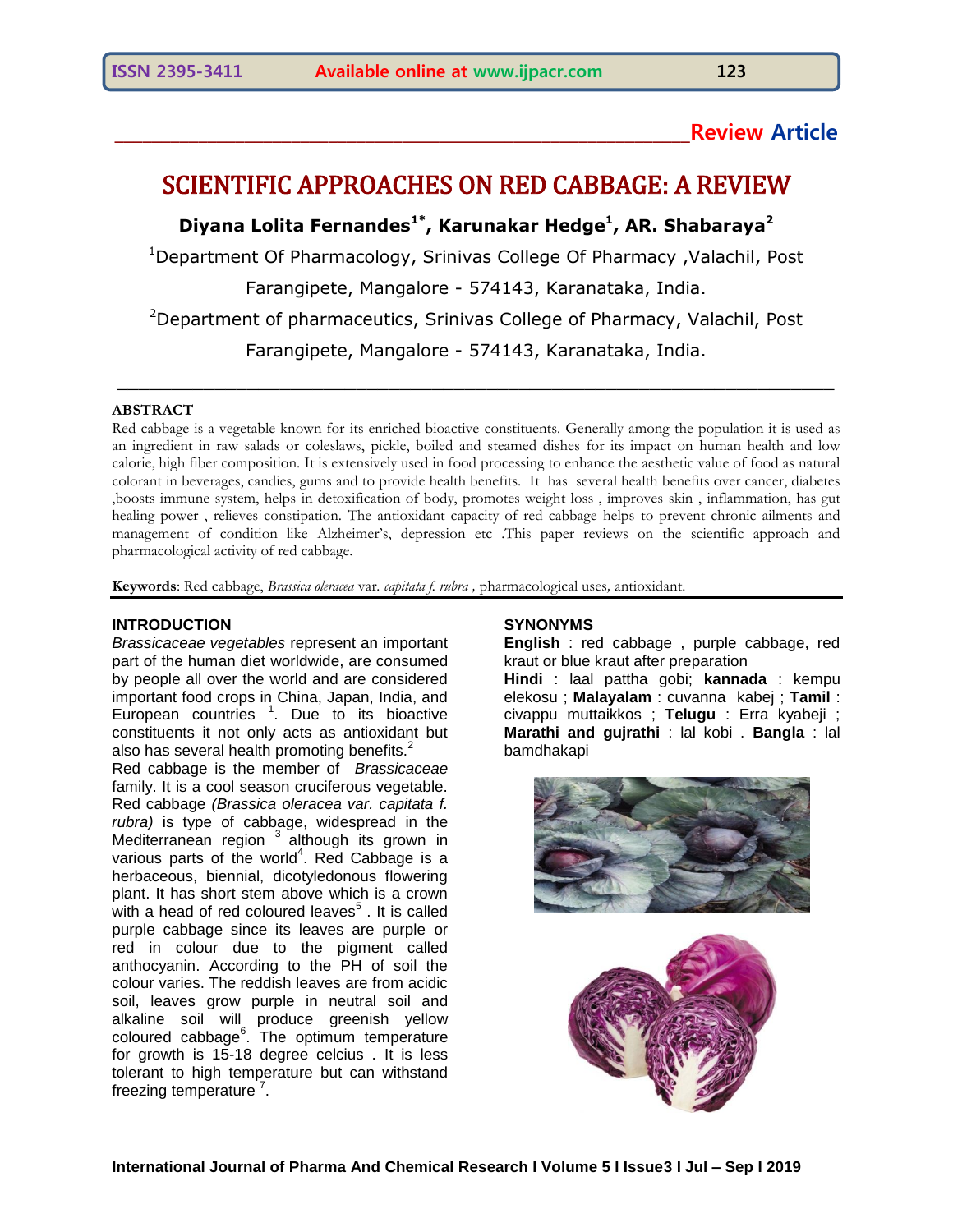**The genus** *Brassica* **is classified as**: 8

| Kingdom         | Plantae                    |
|-----------------|----------------------------|
| Subdivision     | Spermatophyta              |
| Class           | Angiospermae               |
| Subclass        | Dicotyledonae              |
| Order           | Papaverales                |
| Family          | Cruciferae or Brassicaceae |
| Genus           | Brassica                   |
| <b>Species</b>  | Brassica oleracea          |
| Subspecies/var. | Capitata F. Rubra          |

### **Macroscophy<sup>9</sup>**

| Color | : purple         |
|-------|------------------|
| Taste | : bitter         |
| Odour | : characteristic |

#### **Chemical constituents**

Red cabbage is enriched with phenolic compound anthocyanins which is predominant over other flavanoids<sup>10</sup>.

The strongest antioxidant capacity of red cabbage is attributed to anthocyanins which has a power of 150 flavanoids $^{11}$ .

Among the substances present in the red cabbage responsible for these properties are the isothiocyanates (glucosinolates), polyphenols, The anthocyanins pigments of the red cabbage comprise mainly of cyanidin 3-sophoroside-5 glucoside and cyanidin 3-sophoroside-5 glucoside acylated with sinapic acid, ferulic acid, p-coumaric acid and malonic acid<sup>12</sup> .

It contains glucoraphanin, sinigrin, and glucoiberin as major GLSs .Among them, glucoraphanin is transformed into sulforaphane, which is a very well known cancer chemopreventive ITC.<sup>13</sup>

Red cabbage is a source of vitamin A, C, K and B, thiamin, riboflavin, folate .Calcium ,magnesium, manganese, iron, nickel ,zinc and dietery fiber  $14$ . Vit E carotene and tocopherol<sup>15</sup>

#### **Phytochemical constituents**

Alkaloids, gylcosides, steroids, flavonoids, saponnin, tannin, terpenoids and phytosterols<sup>16</sup>

#### **Scientific studies Anticancer**

The anticancer activity of red cabbage was conducted in human heptocarcinoma cell (HepG2) and human cervical cancer cells (HeLa) .The findings of the study revealed a selective anticancer action on HeLa cells when compared to HepG2. It was found that red cabbage( RC) extract is a potent inducer for apoptosis via caspase dependant both intrinsic and extrinsic pathway and caspase independent pathway in treated human cancer cells. RC extract had a potential to induce apoptosis and cell cycle arrest. The main mechanism pursued by RC extract to exert G1 cycle arrest was by cdk inhibitor proteins (p21,p27,p53). In addition the study also revealed the increased level of TNF $\alpha$  and suggests that the growth inhibition in (HepG2) and (HeLa) may be partly due to antitumor effect of TNF α. Hence it was concluded in the study that red cabbage extract could be a promising anticancer agent due to its multimechanism and synergistic anticancer effect<sup>17</sup>. A study on rodent model of hepatocellular carcinoma recommends that increased dietary intake of red cabbage may be advantageous to patients with liver cancer since the findings from the study disclosed the protective action of red cabbage against hepatocellular carcinoma in rats.<sup>18</sup>

Red cabbage color extract was shown to inhibit adenoma and carcinoma formation formation in rats initially treated with 1,2-dimethylhydrazine (DMH) followed by fed diet containing 2-amino-1-methyl-6-phenylimidazo[4,5-b]pyridine (PhIP). It also showed protective action against formation of aberrant crypt foci by PhIP in non DMH treated rats.<sup>19</sup> However in contrast another subsequent study showed less effective action of red cabbage towards 2-amino-3 methylimidazo[4,5-f] quinoline (IQ)-induced<br>preneoplastic lesions<sup>20</sup>. Further studies preneoplastic . Further studies conducted on anticancer activity of red cabbage on human colon cancer cells, human Caucasian breast adenocarcinoma and human hepatocellular carcinoma cell line also drew light on its anticancer activity $21$ .

# **Hypnotic**

According to a book of traditional medicine, red cabbage has anticonvulsive, sedative, and hypnotic effects; also, it is used in aromatherapy for relieving stress and insomnia $22$ . In a study the effect of hypnotic effect of hydro alcoholic extract (HAE) of red cabbage and its fractions were conducted based on potentiating of sleep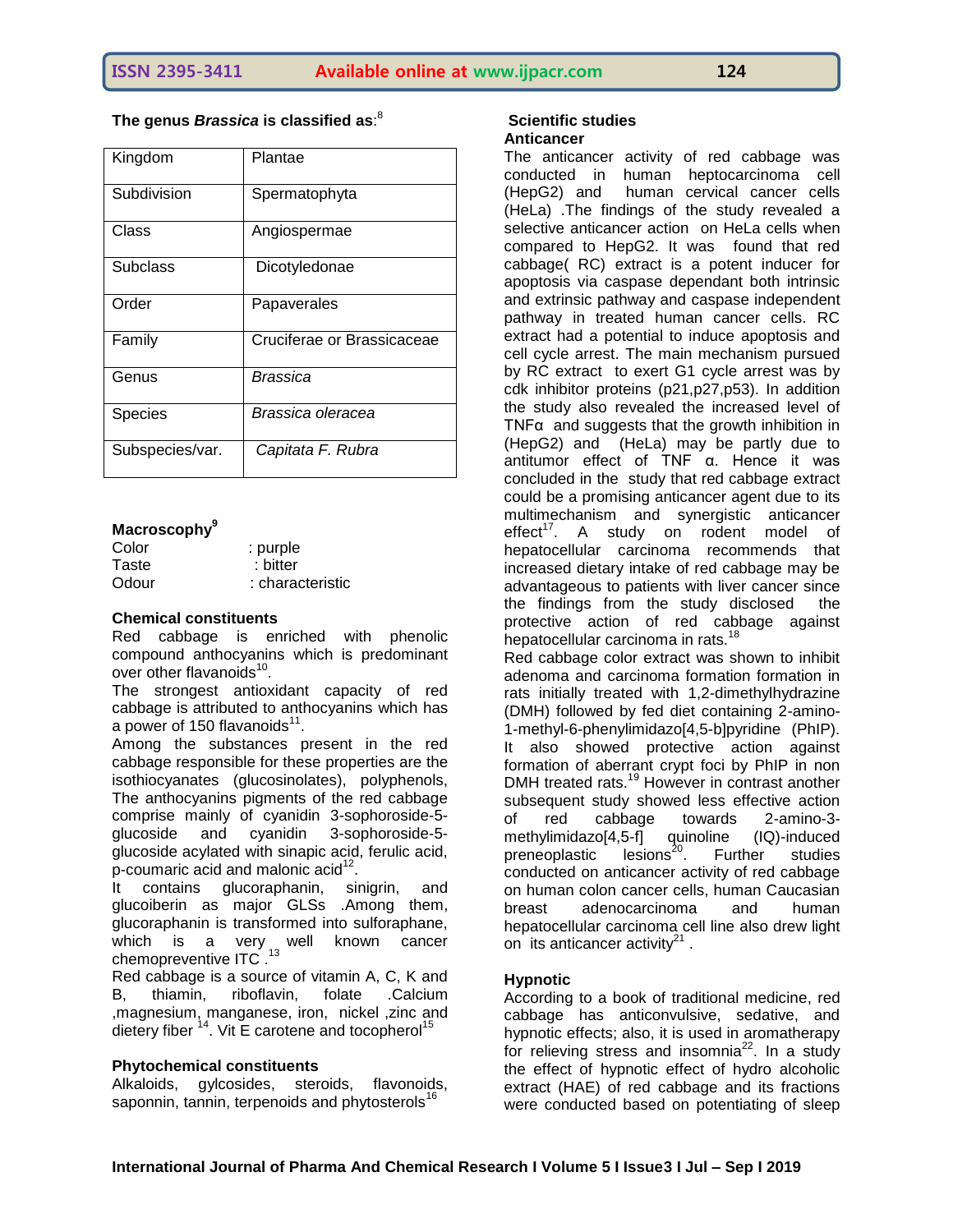induced by pentobarbital method. It was found that the hypnotic effect of HAE of red cabbage was comparable to that of diazepam but did not decrease the motor movement and did not have muscle relaxation effect when evaluated by rotarod test as in the case of diazepam. The study has also postulated the sleep prolonging action of HAE of red cabbage is mediated by potentiating GABAergic system by flavanoids . The results of this study suggested that red cabbage potentiates pentobarbital hypnosis without any toxic effect  $2^{\frac{1}{3}}$ .

#### **Antiplatelet And Antioxidative Activity On Platelet**

One of the invitro study was designed to focus on the ability of anthocyanins extracted from red cabbage to diminish platelet activation by antioxidative activity . The study revealed the antiaggregatory property of anthocyanins in the presence of thrombin by inhibiting the arachidonic acid metabolism which leads to malondialdehyde and also by distinctly decreasing  $0<sub>2</sub>$  generation. In the same study when the human blood platelets were treated with powerful oxidizing agents peroxynitrite and hydrogen peroxide (ONOO-or H2O2 ) the results demonstrated that ATH extract of red cabbage diminished protien oxidation and nitration and had preventive effect on lipid peroxidation in blood platelet .This result with some other works reveal the antiradical activity by prevention of lipid peroxidation is one of the route by which anthocyanins resist cells from oxidative damage and maintain membrane integrity. From this study it can be concluded that anthocyanins from red cabbage have antiplatelet and antioxidative activity and could be beneficial in prevention of cardiovascular problems.<sup>24</sup>

# **Hypolipidemic and dyslipidemic**

Red cabbage exhibited a promising effect against hypercholesterolemia and hypertriglyceridemia in a study conducted to determine the hypolipidemic effect of red cabbage showing an involvement on amelioration of lipid profile of Triton WR 1339 induced in hyperlipidemic rats . It was shown that levels of total cholesterol , triglycerides, serum VLDL –c content was decreased and it did not augment HDL –c levels as compared to control group in the hyperlipidemic rats. This study suggested that red cabbage could be involved in the role of PPARα and can provide lipid lowering compounds.<sup>25</sup> In addition to this an

invitro study conducted on erythrocyte membrane with normal and high concentration of cholesterol also evidenced the direct influence of red cabbage polyphones on hypercholesterolemic erythrocyte.<sup>26</sup> . Red cabbage has also revealed its therapeutic effects in dyslipidemia.<sup>27</sup>

# **Myocardial infarction**

The effect of Anthocyanin rich red cabbage extract (ARCE) when assessed for its cardioprotective potential in  $H_2O_2$  treated rat neonatal cardiomyoblasts and isoproterenol induced rodent model of myocardial infarction, the  $H_2O_2$  induced oxidatively stressed cells depicted dose dependant reduction in cytotoxicity and apoptosis . Rats pretreated with ARCE followed by ISO were found to have favorable heart : body weight ratio, reduced circulating levels of CK-MB ,ameliorated levels of enzymatic antioxidants and favourable modulation of apoptotic markers (*bax* and *bcl*-2). Less pronounced infracted areas or derangement of myocardium compared to ISO treated group. Upregulation of *caveolin -3* and *SERCA2a* were witnessed which evidenced for its cardioprotective potential. This study also interpreted the mechanism of action by molecular docking scores of cyanidine -3 glucoside and delphinidin -3-glucoside which provide discernment on the stable interaction with  $β_1$  adrenergic receptor and ARCE mediated myocardial damage prevention. The authors of the study conclude that ARCE demonstrates therapeutic effects by improving the status of intracellular oxidants, preventing membrane damage and apoptosis.<sup>28</sup> Another subsequent study conducted in rats fed an atherogenic diet also showed cardioprotective property by attenuating oxidative stress<sup>29</sup>

#### **Antidiabetic**

Red cabbage showed potential antidiabetic effects on diabetes induced rats. The weeks of treatment of diabetic rats with red cabbage extract showed antihyperglycemic effect, improved glucose tolerance<sup>30</sup>,<sup>31,32</sup>, increased the values for insulin and its precursors proinsulin and c-peptide suggesting activation of insulin synthesis. It had protective effect on destruction of pancreatic β cells and inhibited the formation of glycated hemoglobin , which was responsible for normalization of erythrocyte structure and functions which ameliorates blood rheology and reduces the risk of vascular complications. In the same study an invitro study conducted on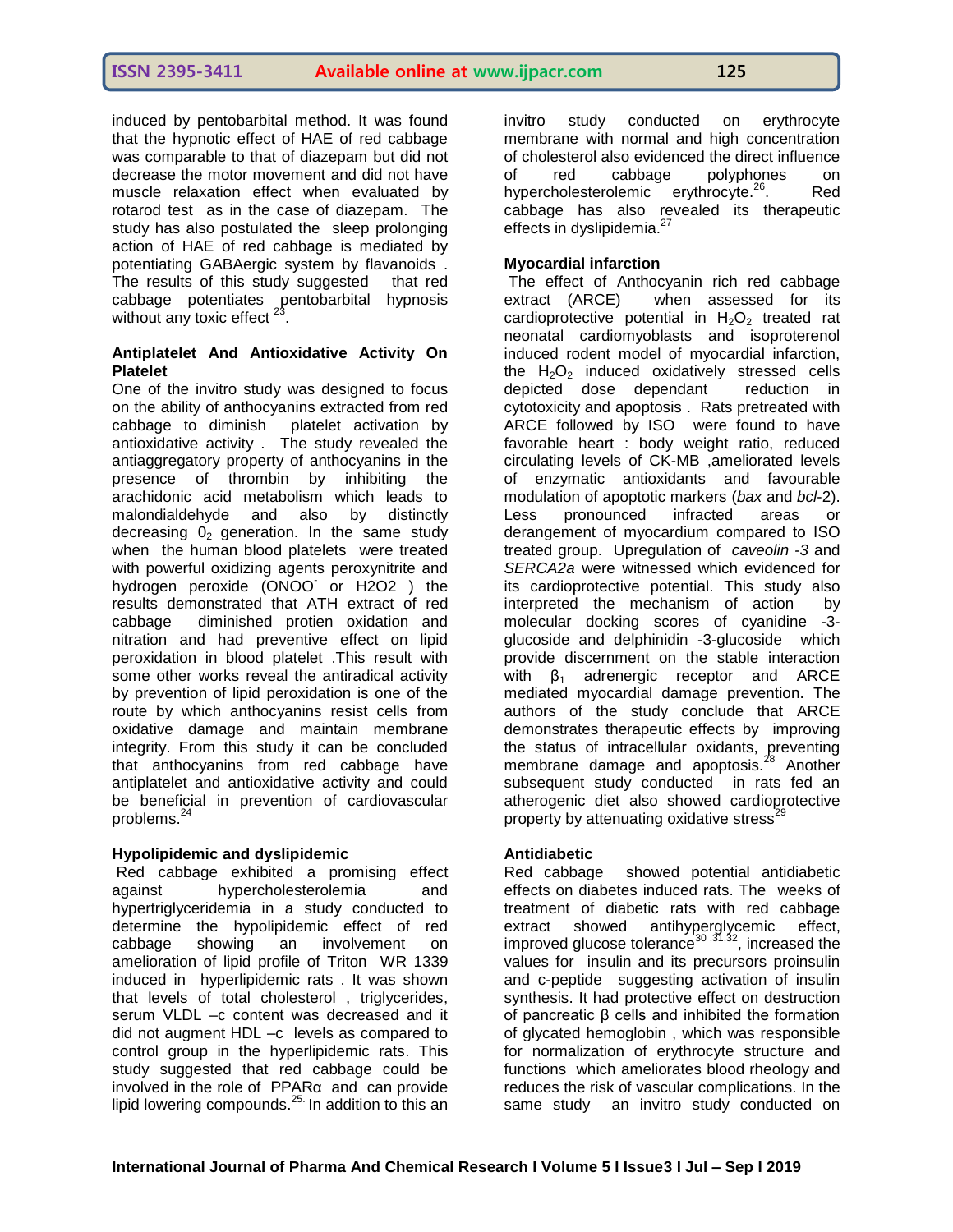erythrocyte membrane of diabetic rats also evidenced the direct influence of red cabbage polyphenols on erythrocyte membrane properties<sup>32</sup>.

#### **Diabetic Nephropathy**

Earlier findings suggests that major cause for the development and progression of diabetic microvascular complication such as nephropathy is due to oxidative stress induced by hyperglycemia<sup>33</sup>. The therapeutic effect of red cabbage extract against diabetic nephropathy exhibited antihyperglycemic activity , prevented and suppressed symptoms of nephropathy, restored renal function , and body weight loss. Enzymatic antioxidants like Superoxide dismutase enzyme and Catalase and non enzymatic antioxidants like glutathione were ameliorated and increase in malondialdehyde was abolished. In accordance to this study , antihyperglycemic effect depicted by the red cabbage polar extract may modulate oxidative stress induced by hyperglycemia generation of<br>free radicals and ameliorate diabetic free radicals and ameliorate diabetic nephropathy<sup>34</sup>.

#### **Antiulcer**

Effect of red cabbage methonolic extract studied in ulcerogenic rats produced significant antiulcer activity .The results obtained showed reduced values of lesion index. Significant reduction in gastric volume , total acidity, ulcer index and increase in pH of gastric juice was observed in pylorus ligation model 99.44% curation was observed in acetyl salicylic acid induced ulcer which evidenced for its gastroprotective activities.<sup>35</sup>

# **Antimicrobial (Antibacterial And Antifungal )**

Effect of red cabbage acid methanolic extract was investigated against 22 strains of pathogenic bacteria and fungi. The extract exhibited a potent antimicrobial activity against the tested strains of gram positive,gram negative and fungi. The study witnessed a remarkable antibacterial for the first time against Methicillin resistant staphylococcus aureus (MRSA), S.aureus, E.coli O157:H7, S.enterica serovar Typhimurima and K.pneumoniae and remarkable antifugal effect against T.rubrum and A.terreus. The findings from the current study revealed red cabbage leaves extract has novel , powerful and broad spectrum antimicrobial activity against large number of human and animal pathogenic microbes including multiple drug resistant (MDR)bacteria out of which three

MDR bacteria which were resistant to 15 powerful antibiotics belonging to 8 different groups, non MDR bacteria and fungi.<sup>36</sup> Other studies conducted by different researchers also prove the antimicrobial activity of red .<br>cabbage.<sup>37,38,39</sup>

#### **Anti Inflammatory, Antipyretic And Analgesic**

The methanolic extract of red cabbage exhibited anti inflammatory activity by significantly reducing formaldehyde induced paw oedema in rats. The underlying mechanism of action may be attributed by the inhibition of histamine, serotonin or prostaglandin synthesis. In the same study (MERC) also showed significant antipyretic activity in Brewer's yeast – pyrexia model. $40$ 

The effect of MERC on abdominal writhing test by intraperitonial administration of acetic acid in mice was demonstrated by percentage inhibition of abdominal constriction and suggested that MERC can be used for alleviating pain.<sup>31</sup>

# **Ulcerative Colitis**

Effect of Polyphenolic fraction isolated from red cabbage (PBO) studied on lipopolysaccharide on stimulated HT-29 colonocytes and in rodent model of ulcerative colitis exhibited a remarkable anti inflammatory and cytoprotective action which were depicted by significant reduction of inflammatory markers and cytokines. Prevention of oxidative damage lead to the regeneration of mucosa , goblet cells and mucin content in rat colonic mucosa. These results attribute the importance of PBO as an anti inflammatory therapeutic agent for ulcerative colitis. $41$ 

#### **Hyperthyroidism**

Effect of red cabbage extract on hyperthyroid rodent model was found have thyroid function suppressing action. The extract reduced the increased level of  $T_3$  and  $T_4$  and increased the level of TSH which was altered following the administration of thyroxin a hyperthyroid inducing agent. The reduced body weight was also increased. Red cabbage extract showed increased activity of HMG-CoA reductase, normalized the levels of total cholesterol and triglycerides which according to the author might be due to the presence of procyanidins . The various biochemical estimations performed during the experiment concluded that the red cabbage extract has protective effect against hepatocellular damage , renal damage which attributes to the presence of anthocyanin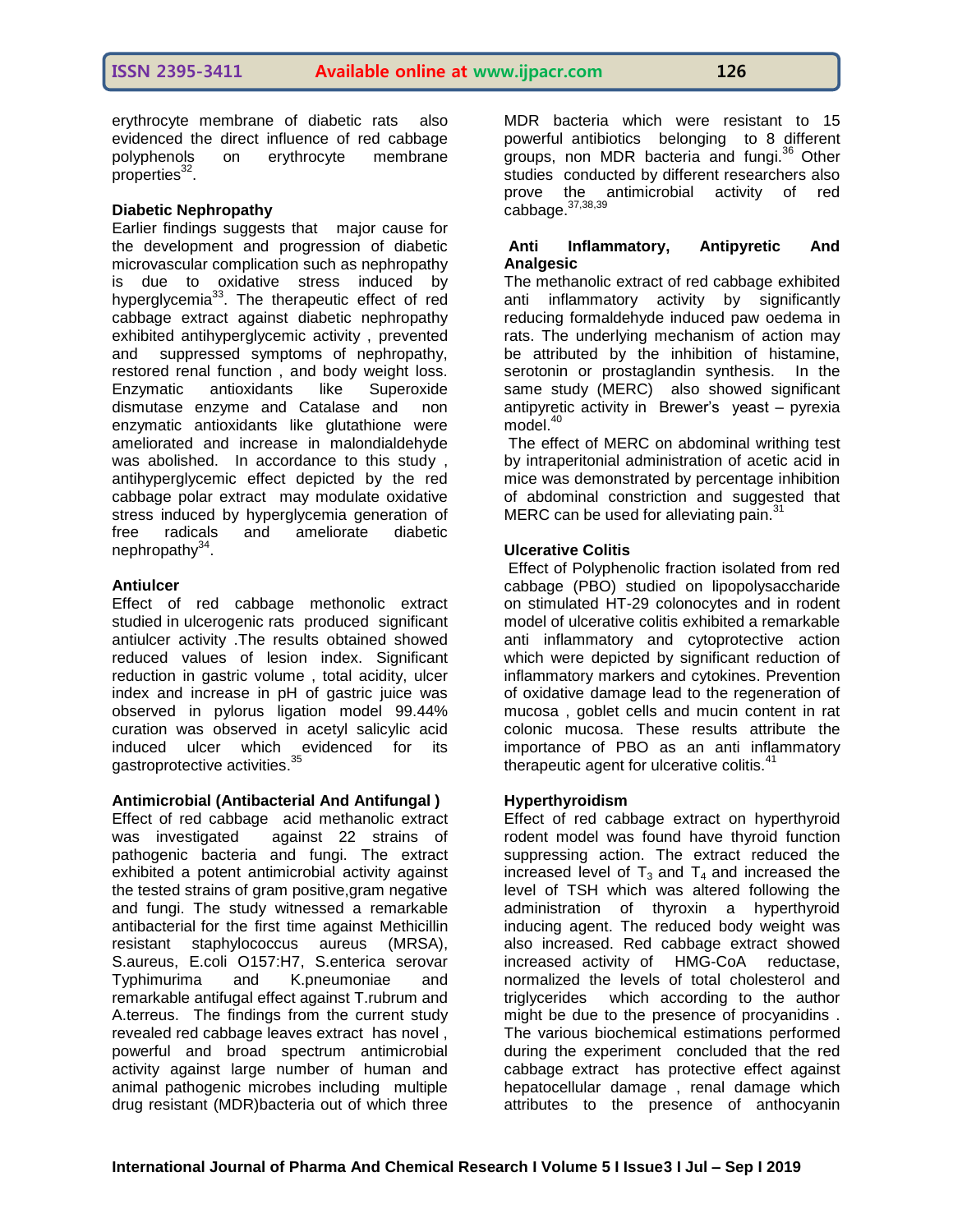content in the red cabbage . In addition to this, the study also suggests that red cabbage is a goitergen due to which it reduced the level of T3 and T4 and had protective effect on protein excreation<sup>42</sup>.

#### **Erythma**

The purple cabbage ethanol extract cream assessed for its protective action on acute UV – B exposure on 30 male rats resulted in reduced erythma scores representing its ability to suppress the effects of UV exposure with equal feffectiveness for the tested dose. The erythma scores of the control group and cream base group were significantly different from the tested group. In conclusion this study suggests that studies are needed to determine the mechanism and other aspects . However this study was in agreement with several studies conducted in animals and humans which justify the benefit of antioxidants against UV radiation effect.<sup>43</sup>

#### **Antioxidant Activity**

Among the investigated Brassica vegetables, Brussel sprout, broccoli and red cabbage are known as the vegetables with efficient antioxidant activity. Red cabbage demonstrated strong  $O_2$ , DPPH, ABTS radical scavenging activity<sup>44, 45,21</sup>. Red cabbage is reported to reduce oxidative stress in various experiments and hence several researchers suggests the use of red cabbage in oxidative stress related diseases $46$ . Red cabbage not only ameliorates antioxidant defense but also has a promising role in maintaining metabolic and energetic balance to strike down complications.<sup>47</sup> Supplementation with red cabbage also increased lutein, β carotene level and total antioxidant levels in volunteers supplemented with red and black cabbage in the diet  $48$ . Red cabbage acts as nephroprotective , <sup>3</sup>cardioprotective , hepatoprotective <sup>50</sup>,neuroprotective <sup>51</sup>.

# **Conclusion**

The main objective of this review was to unfold the pharmacological activities of red cabbage. It is one of the most beneficial Brassica vegetable. The impact on health by red cabbage can be attritributed to its antioxidant activity. Red cabbage is easy available and cheap source of anthocyanins. Although preclinical studies revealed that red cabbage is a promising source for its beneficiary effect on diseases , inspite of this there are certain limitations which exist and further clinical trials should be conducted for its therapeutic use.

#### **REFERENCES**

- 1. María Elena Cartea , Marta Francisco, Pilar Soengas and Pablo Velasco *.* Phenolic Compounds in Brassica Vegetables. *Molecules* **2011**, *16*, 251- 280;
- 2. Patras A., Brunton N.P, Downey G, Rawson A, Warriner K., Gernigon G. Application of principal component and hierarchical cluster analysis to classify fruits and vegetables commonly consumed in Ireland based on in vitro antioxidant activity. J. Food Comp. Anal.2011; 24:250-256.
- 3. Lynn A, Collins A, Fuller Z, Hillman K, Rateliffe B. Cruciferous vegetables and colorectal cancer, Proc Nutr Soc. 2006; 65:135-144.
- 4. Arapitsas P, Turner C. Pressurized solvent extraction and monolithic column-HPLC/DAD analysis of anthocyanins in red cabbage. Talanta. 2008; 74: 1218-1223.
- 5. S. Manasa , L. Mukunda Lakshmi, Syed Sadarunnisa and T. Rajasekharam. Response of Red Cabbage (*Brassica oleracea* L. var. *capitata* f. *rubra*) to Different Levels of Plant and Row Spacing. Int.J.Curr.Microbiol.App.Sci (2017) 6(11): 1684-1689.
- 6. Singh J, Upadhyay A K, Bahadur A, Singh B, Singh K P, Rai M. Antioxidant phytochemicals in cabbage(Brassica oleracea L. var. capitata). Sci Hortic, 2006;108: 233–237.
- 7. More K. Response of cabbage *(Brassica oleracea* var *capitata)* transplants to nitrogen, phosphorus and potassium nutrition. Desertification submitted for the Master of Science. Department of Plant Production and Soil Science in the faculty of Natural and Agricultural Sciences, University of Pretoria, Pretoria 2006.
- 8. Haq Nawaz, Phytochemical Composition and Antioxidant Potential of *Brassica.* Chapter 2. Phytochemical Composition and Antioxidant Potential of *Brassica. .* Intechopen 2018; 7-24..
- 9. S. Neelufar Shama\*, T. Alekhya, K. Sudhakar. Journal of pharmaceutical biology.2012; 2(2) 43-46.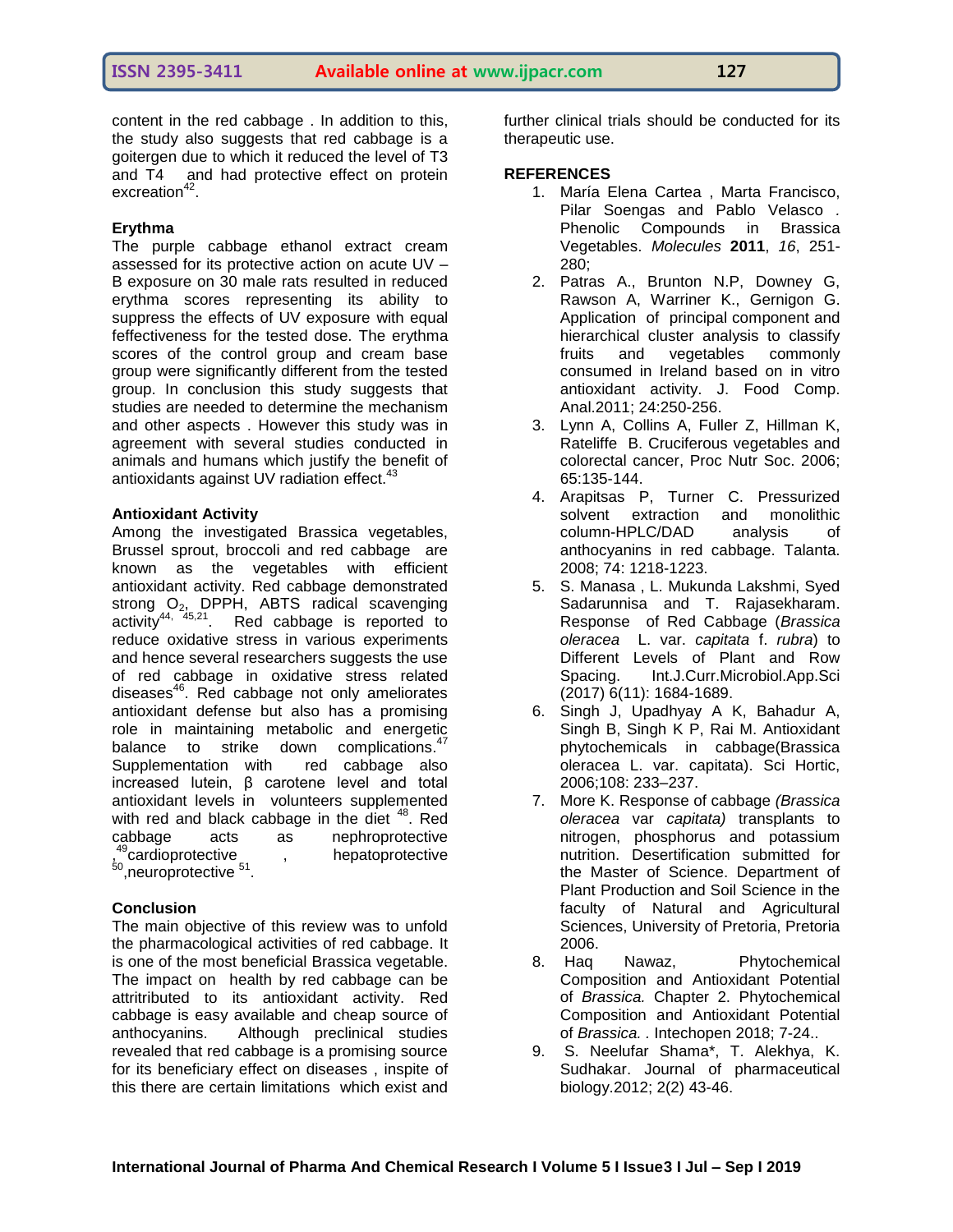### **ISSN 2395-3411 Available online at www.ijpacr.com 128**

- 10. Wiczkowski W, Szawara-Nowak D, Romaszko J. The impact of red cabbage fermentation on bioavailability of anthocyanins and antioxidant capacity of human plasma. Food Chem 2016;190:730-40.
- 11. Gomathi P, Prameela R, Sanjeevakumar A. Antioxidant and free radical scavenging activity of anthocyanins from two forms of *Brassica oleracea*. Int J Pharm Chem Sci 2013;2:1328-32.
- 12. Anahi Bernstein and Caciano Pelayo Zapata Noreña\*. Encapsulation of Red Cabbage (*Brassica oleracea* L. var. *capitata* L. f. *rubra)* Anthocyanins by Spray Drying using Different Encapsulating Agents. Braz. Arch. Biol. Technol. 2015;58(6): 944-952.
- 13. Song Yi Koo, Kwang Hyun Cha, Dae-Geun Song. Amplification of Sulforaphane Content in Red Cabbage by Pressure and Temperature Treatments. J. Korean Soc. Appl. Biol. Chem.2011.;54 (2):183-187.
- 14. Draghici G.A.\*, Lupu Maria Alexandra. Red cabbage, millennium's functional food. Journal Of Horticulture, Forestry And Biotechnology 2013; 17(4):52- 55.
- 15. A. Podsedek .Natural antioxidants and antioxidant capacity of Brassica vegetables: A review. Lwt-Food Sci. Technol. **2007**; 40, 1-11.
- 16. Ekta Singh Chauhan, Anamika Tiwari and Akriti Singh, Phytochemical screening of red cabbage (*Brassica oleracea*) powder and juice - A comparative study.JMPS. 2016; 4(5): 196-199.
- 17. RR Hafidh, A.S. Abdulamir, F. Abu Bakar, F.A. Jalilian, Jahanshiri, F. Aba, et al. Novel anticancer activity and anticancer mechanisms of *Brassica oleracea* L. var. *capitata f. rubra*. Eur J of Integr Med xxx (2013) xxx.e1– xxx.e15.
- 18. Aml F. M. Morsy, Hodaa S. Ibrahim and M. A. Shalaby. Protective Effect of Broccoli and Red Cabbage against Hepatocellular Carcinoma Induced by N- Nitrosodiethylamine in Rats. Journal of American Science 2010;6(12):1136 - 1144.
- 19. [Hagiwara A,](https://www.ncbi.nlm.nih.gov/pubmed/?term=Hagiwara%20A%5BAuthor%5D&cauthor=true&cauthor_uid=11915369) [Yoshino H,](https://www.ncbi.nlm.nih.gov/pubmed/?term=Yoshino%20H%5BAuthor%5D&cauthor=true&cauthor_uid=11915369) [Ichihara](https://www.ncbi.nlm.nih.gov/pubmed/?term=Ichihara%20T%5BAuthor%5D&cauthor=true&cauthor_uid=11915369)  [T,](https://www.ncbi.nlm.nih.gov/pubmed/?term=Ichihara%20T%5BAuthor%5D&cauthor=true&cauthor_uid=11915369) [Kawabe M,](https://www.ncbi.nlm.nih.gov/pubmed/?term=Kawabe%20M%5BAuthor%5D&cauthor=true&cauthor_uid=11915369) [Tamano S,](https://www.ncbi.nlm.nih.gov/pubmed/?term=Tamano%20S%5BAuthor%5D&cauthor=true&cauthor_uid=11915369) [Aoki H,](https://www.ncbi.nlm.nih.gov/pubmed/?term=Aoki%20H%5BAuthor%5D&cauthor=true&cauthor_uid=11915369) [Koda](https://www.ncbi.nlm.nih.gov/pubmed/?term=Koda%20T%5BAuthor%5D&cauthor=true&cauthor_uid=11915369)  [T,](https://www.ncbi.nlm.nih.gov/pubmed/?term=Koda%20T%5BAuthor%5D&cauthor=true&cauthor_uid=11915369) et al. Prevention by natural food

anthocyanins, purple sweet potato color and red cabbage color, of 2-amino-1 methyl-6-phenylimidazo[4,5-b]pyridine (PhIP)-associated colorectal carcinogenesis in rats initiated with 1,2 dimethylhydrazine. [J Toxicol Sci.](https://www.ncbi.nlm.nih.gov/pubmed/11915369) 2002 Feb;27(1):57-68.

- 20. [Kassie F,](https://www.ncbi.nlm.nih.gov/pubmed/?term=Kassie%20F%5BAuthor%5D&cauthor=true&cauthor_uid=12584175) [Uhl M,](https://www.ncbi.nlm.nih.gov/pubmed/?term=Uhl%20M%5BAuthor%5D&cauthor=true&cauthor_uid=12584175) [Rabot S,](https://www.ncbi.nlm.nih.gov/pubmed/?term=Rabot%20S%5BAuthor%5D&cauthor=true&cauthor_uid=12584175) [Grasl-Kraupp](https://www.ncbi.nlm.nih.gov/pubmed/?term=Grasl-Kraupp%20B%5BAuthor%5D&cauthor=true&cauthor_uid=12584175)  [B,](https://www.ncbi.nlm.nih.gov/pubmed/?term=Grasl-Kraupp%20B%5BAuthor%5D&cauthor=true&cauthor_uid=12584175) [Verkerk R,](https://www.ncbi.nlm.nih.gov/pubmed/?term=Verkerk%20R%5BAuthor%5D&cauthor=true&cauthor_uid=12584175) [Kundi M,](https://www.ncbi.nlm.nih.gov/pubmed/?term=Kundi%20M%5BAuthor%5D&cauthor=true&cauthor_uid=12584175) [Chabicovsky](https://www.ncbi.nlm.nih.gov/pubmed/?term=Chabicovsky%20M%5BAuthor%5D&cauthor=true&cauthor_uid=12584175)  [M,](https://www.ncbi.nlm.nih.gov/pubmed/?term=Chabicovsky%20M%5BAuthor%5D&cauthor=true&cauthor_uid=12584175) et al.Chemoprevention of 2-amino-3 methylimidazo[4,5-f]quinoline (IQ)induced colonic and hepatic preneoplastic lesions in the F344 rat by cruciferous vegetables administered simultaneously with the carcinogen. [Carcinogenesis.](https://www.ncbi.nlm.nih.gov/pubmed/12584175) 2003 Feb;24(2):255-61.
- 21. Alaa A. Gaafar\*, Hanan F. Aly, Zeinab A. Salama and Khaled M. Mahmoud. characterizing the antioxidant and anticancer properties of secondary metabolites from red and white cabbages Brassica oleracea l. var. capitata; world journal of pharmaceutical research.2014; 3, (4) 171-186.
- 22. Mirheydar H. Herbal information: Usage of plants in prevention and treatment of diseases. Tehran, Iran: Islamic Culture Press Center; 1993. p. 40.
- 23. [Azar Hosseini](https://www.ncbi.nlm.nih.gov/pubmed/?term=Hosseini%20A%5BAuthor%5D&cauthor=true&cauthor_uid=29657508) , [Mohammad-Ali](https://www.ncbi.nlm.nih.gov/pubmed/?term=Sobhanifar%20MA%5BAuthor%5D&cauthor=true&cauthor_uid=29657508)  [Sobhanifar,](https://www.ncbi.nlm.nih.gov/pubmed/?term=Sobhanifar%20MA%5BAuthor%5D&cauthor=true&cauthor_uid=29657508) [Fatemeh Forouzanfar](https://www.ncbi.nlm.nih.gov/pubmed/?term=Forouzanfar%20F%5BAuthor%5D&cauthor=true&cauthor_uid=29657508)[,Azita](https://www.ncbi.nlm.nih.gov/pubmed/?term=Aghaee%20A%5BAuthor%5D&cauthor=true&cauthor_uid=29657508)  [Aghaee,](https://www.ncbi.nlm.nih.gov/pubmed/?term=Aghaee%20A%5BAuthor%5D&cauthor=true&cauthor_uid=29657508) and [Hassan Rakhshandeh](https://www.ncbi.nlm.nih.gov/pubmed/?term=Rakhshandeh%20H%5BAuthor%5D&cauthor=true&cauthor_uid=29657508) . Hypnotic Effect of Red Cabbage (*Brassica oleracea*) on Pentobarbital-Induced Sleep in Mice. [J Pharm](https://www.ncbi.nlm.nih.gov/pmc/articles/PMC5887652/)  [Bioallied Sci.](https://www.ncbi.nlm.nih.gov/pmc/articles/PMC5887652/) 2018 Jan-Mar; 10(1): 48– 53
- 24. Joanna Saluk, Michał Bijak Joanna Kołodziejczyk-Czepas1, Małgorzata M. Posmyk2, Krystyna M. Janas2, Barbara Wachowicz. Anthocyanins from red cabbage extract – evidence of protective effects on blood platelets. Cent. Eur. J. Biol. 2012; 7(4):655-663.
- 25. Alice Buss Cruz, Heloísa da Silva Pitz, Bruno Veber, Larissa Alida Bini,Marcelo Maraschin & Ana Lúcia Bertarello Zeni. Assessment of bioactive metabolites and hypolipidemic effect of polyphenolic-rich red cabbage extract, Pharmaceutical Biolog. 2016; 54(12) 3033-3039.
- 26. Piotr Duchnowicza,, Milena Borsa, Anna Pods˛edekb, Maria Koter-Michalaka, Marlena Broncelc , Effect of polyphenols extracts from Brassica vegetables on erythrocyte membranes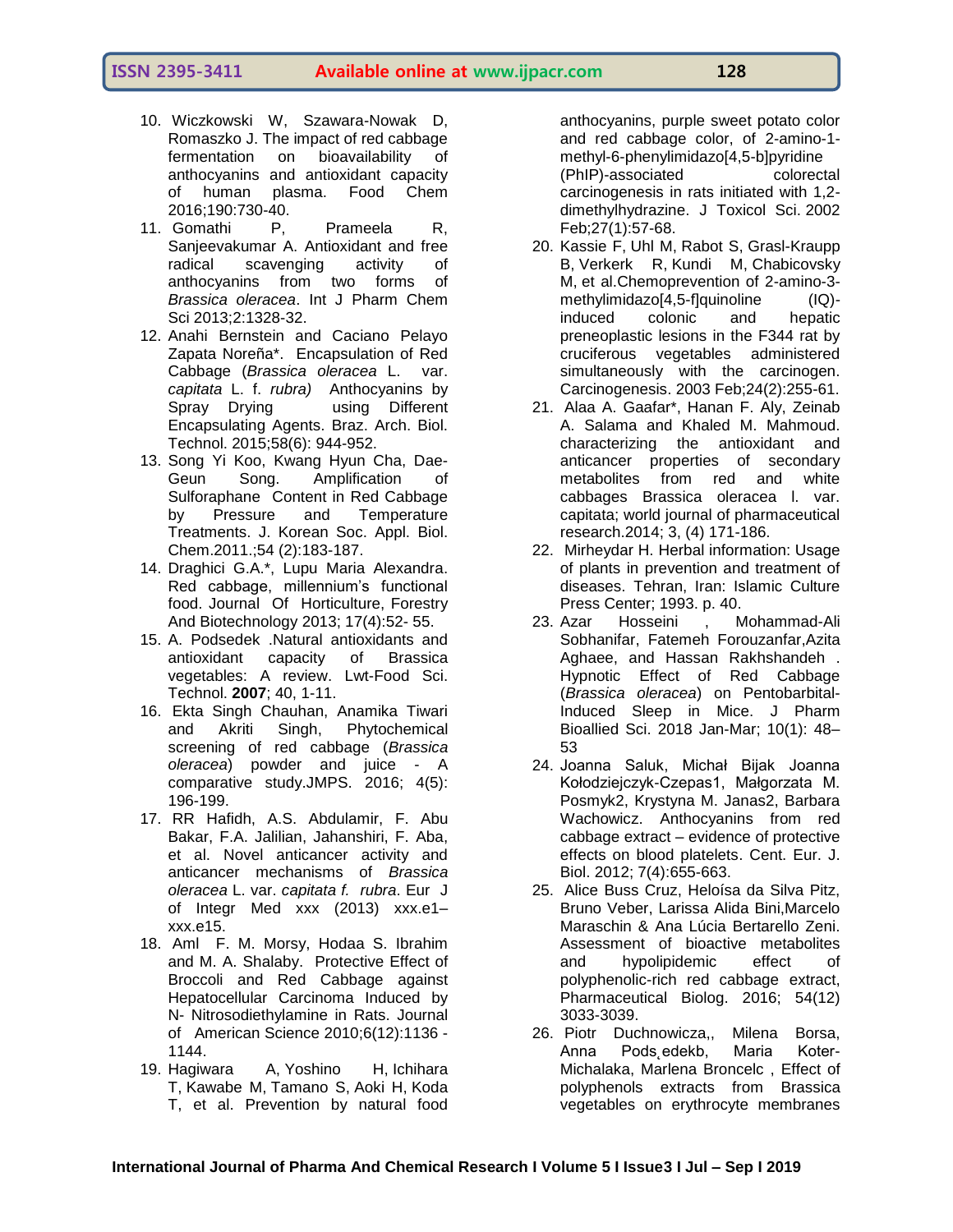# **ISSN 2395-3411 Available online at www.ijpacr.com 129**

(in vitro study). Environ Toxicol Pharmacol. 2012; 34 ,783-790.

- 27. [Mohammed S. Al-Dosari](https://www.worldscientific.com/doi/pdf/10.1142/S0192415X1450013X) . Red Cabbage (*Brassica oleracea* L.) Mediates Redox -Sensitive Amelioration of Dyslipidemia and Hepatic Injury Induced by Exogenous Cholesterol Administration**.** [Am J Chin](https://www.ncbi.nlm.nih.gov/pubmed/24467544)  [Med.](https://www.ncbi.nlm.nih.gov/pubmed/24467544) 2014;42(1):189-206.
- 28. Jana S, Patel D, Patel S, Upadhyay K, Thadani J, Mandal R, et al. Anthocyanin Rich Extract Of *Brassic oleracea* L. Alleviates Experimentally Induced Myocardial Infarction. Plos one .2017;12(8):1-17.
- 29. Sankhari JM, Thounaojam MC, Jadeja RN, Devkar RV, Ramachandran AV. Anthocyanin-rich red cabbage (Brassica oleracea L.) Extract Attenuates Cardiac And Hepatic Oxidative Stress In Rats Fed an Atherogenic Diet. J Sci Food Agric. 2012; 92(8):1688±93.
- 30. Hebe Ezz El-Din Yossef, Esam El, Din Hafez Mansour et al.The Therapeutic Effect Of Red Cabbage On Diabetic Rats. Journal Of Home Economics.2012; 22(3):1-10.
- 31. Md. Abu Daud , Sanjana Rahman, Shahnaz Rahman, Ishtiaq Ahmad, Mohammed Rahmatullah*.* How Good Is Red Cabbage Extract For Lowering High Blood Glucose And Alleviating Pain? A Preliminary Evaluation Of *Brassica Oleracea* L. Var. *Capitata* F. *Rubra*. 2015; 4(09):1642-1651.
- 32. Vyacheslav Buko, A,B Ilya Zavodnik,Et Al; Antidiabetic Effects And Erythrocyte Stabilization By Red Cabbage Extract In Streptozotocin-Treated Rats.; Food Funct., 2018; 9: 1850–1863.
- 33. Evans JL, Goldfine ID, Maddux BA, Grodsky GM. Oxidative Stress And Stress-Activated Signaling Pathways: A Unifying Hypothesis Of Type 2 Diabetes. Endocr Rev 2002; 23:599– 622.
- 34. Hazem A. H. Kataya And Alaaeldin A. Hamza; Red Cabbage (Brassica Oleracea) Ameliorates Diabetic Nephropathy In Rats ; Ecam 2008;5(3):281–287.
- 35. Rameshwari and Ayshwarya . Evaluation Of Antiulcerogenic Activity Of Methanol Extracts Of Brassica Oleracea Var. Capitata Rubra On Albino Rat

Gastric Ulceration; Asian J Pharm Clin Res.2017; 10(3):314-317.

- 36. Hafidh *et Al.*; Inhibition Of Growth Of Highly Resistant Bacterial And Fungal Pathogens by a natural product. The Open Microbiology Journal, 2011;*5:* 96- 106.
- 37. Ayshwarya.M\* Sudha Rameshwari.K\*\* . Antimicrobial Activity Of The Plant Extracts Of *Brassica Oleracea Var. Capitata Rubra. .* JIARM*. 2015;* 3 (10)149-156.
- *38.* Treesa Santhosh and T. Vaithiyanathan. Antibacterial Activity Of *Brassica Oleracea* L. *Var. Capitata F. Rubra*  Natural Dye. EJBPS*,* 2018;5( 9) 332- 335*.*
- *39.* Nilofar A. Khan\*, Sandeep O. Waghulde, Rupali P. Yewale and Dr. Mohan K. Kale; Red Cabbage-A Remedy In Urinary Tract Infection ; EJPMR. 2018;5(1), 258-259 *.*
- 40. Sudha Rameshwari, K. And Ayshwarya, M. Anti-Inflammatory And Antipyretic Activity Of Methanolic Extracts Of *Brassica Oleraceae* Var. *Capitata Rubra*. IJCR. 2016;8(3) 27299-27302.
- 41. Pramod Chandrasenan , V M Anjumol , M V Neethu , Raj Selvaraj, Vysakh Anandan, Gikku Martin Jacob. Cytoprotective and antiinflammatory effect of polyphenolic fraction from Red cabbage (Brassica oleracea Linn var. capitata f rubra) in experimentally induced ulcerative colitis. JAPS .2016;6 (01): 137-146.
- 42. Eman G.E. Helal, Rasha A. A. El Sayed, Sara Ebrahiem*.* Effect of Egyptian Red Cabbage on Some Physiological Parameters in Hyperthyroidimic Rats . EJHM.2017;69 (3): 2137-2142.
- 43. Gek Ayu Krismayogi , Iga Dewi Ratnayanti, Ni Made Linawati,Ign Sri Wiryawan, I Wayan Sugiritama, Ida Ayu Ika Wahyuniari et al. Purple Cabbage Extract Cream Effect on Erythema Score of Male Wistar Rat's Back Skin Exposed to Uv-B Radiation .*Biomed. & Pharmacol.* 2018; **11**(1):343-351 .
- 44. Anna Podsędek et al. Matrix Effects on the Stability and Antioxidant Activity of Red Cabbage Anthocyanins under Simulated Gastrointestinal DigestionBiomed Res Int.2014